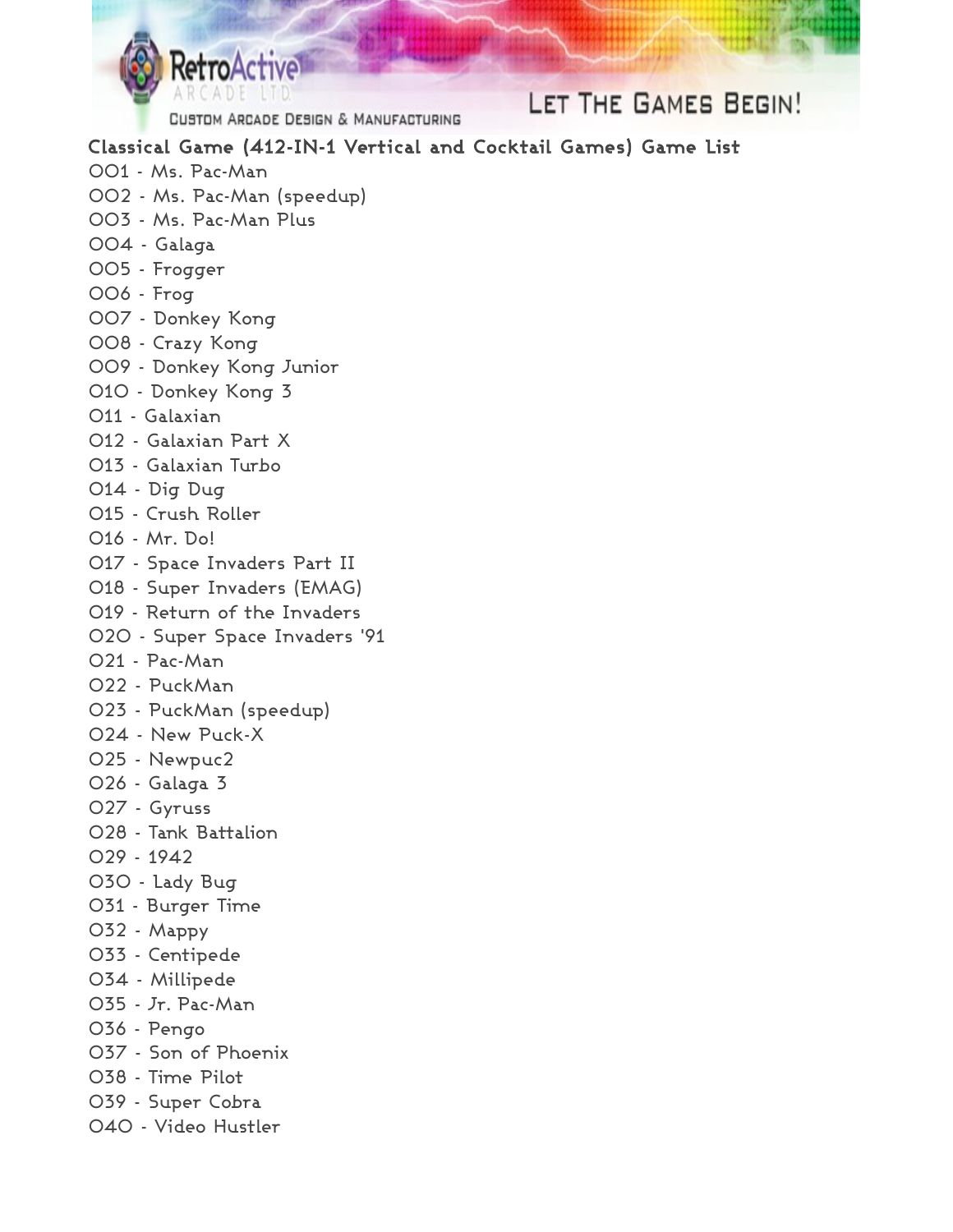CUSTOM ARCADE DESIGN & MANUFACTURING

- 041 Space Panic
- 042 Space Panic (harder)
- 043 Super Breakout
- 044 Arkanoid
- 045 Super Qix
- 046 Juno First
- 047 Xevious
- 048 Mr. Do's Castle
- 049 Moon Cresta
- 050 Pinball Action
- 051 Scramble
- 052 Super Pac-Man
- 053 Bomb Jack
- 054 Shao-Lin's Road
- 055 King & Balloon
- 056 1943
- 057 Van-Van Car
- 058 Pac-Man Plus
- 059 Pac & Pal
- 060 Dig Dug II
- 061 Amidar
- 062 Zaxxon
- 063 Super Zaxxon
- 064 Pooyan
- 065 Pleiads
- 066 Gun.Smoke
- 067 The End
- 068 1943 Kai
- 069 Congo Bongo
- 070 Jumping Jack
- 071 Big Kong
- 072 Bongo
- 073 Gaplus
- 074 Ms. Pac Attack
- 075 Abscam
- 076 Ajax
- 077 Ali Baba and 40 Thieves
- 078 Finalizer Super Transformation
- 079 Arabian
- 080 Armored Car
- 081 Astro Blaster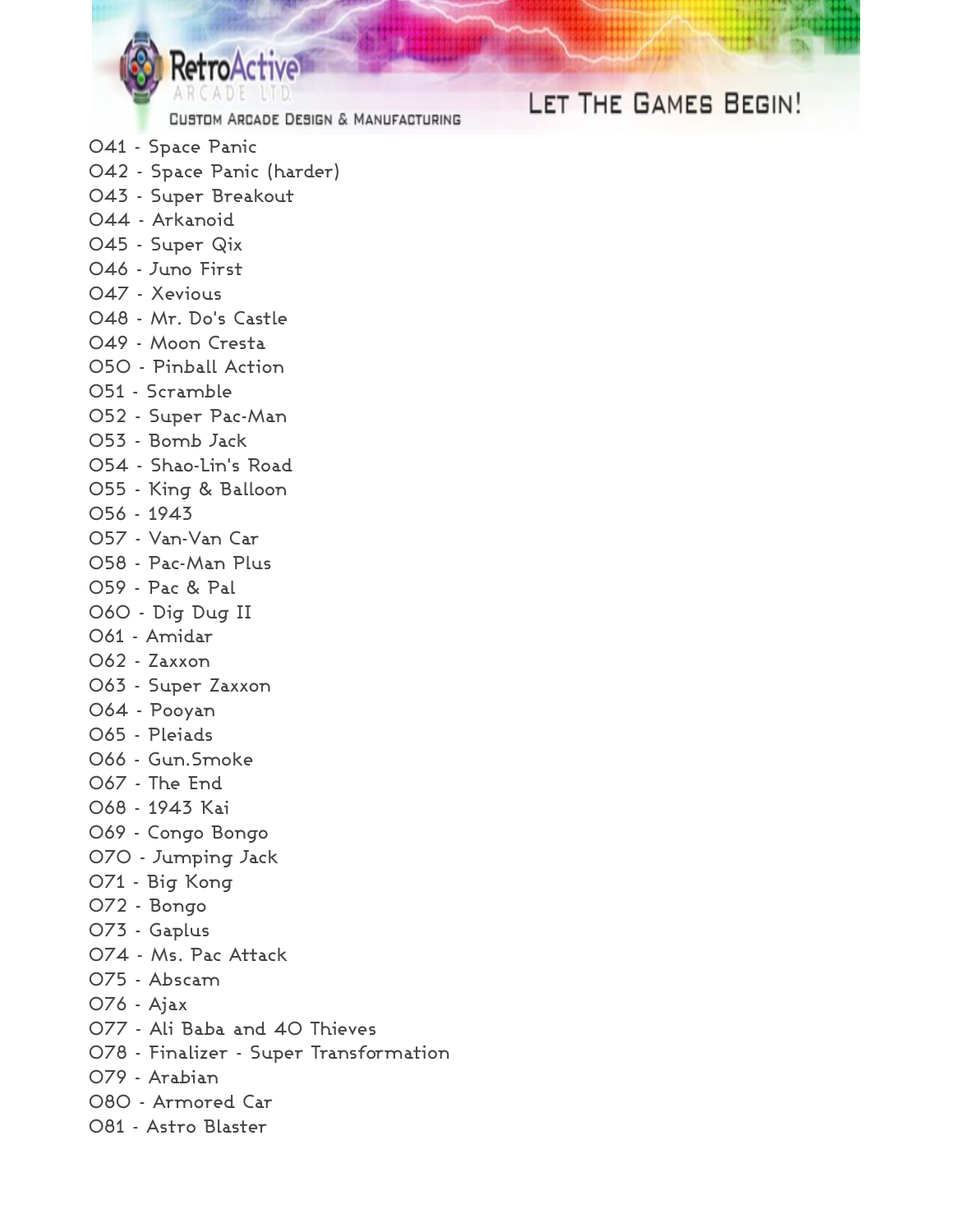CUSTOM ARCADE DESIGN & MANUFACTURING

- 082 Astro Fighter
- 083 Astro Invader
- 084 Battle Lane!
- 085 Battle-Road, The
- 086 Beastie Feastie
- 087 Bio Attack
- 088 Black Hole
- 089 Block Gal
- 090 Blue Print
- 091 Bump 'n' Jump
- 092 Cavelon
- 093 Cheeky Mouse
- 094 Circus Charlie
- 095 Commando
- 096 Darwin 4078
- 097 Defend the Terra Attack UFO
- 098 Devil Fish
- 099 Devil Zone
- 100 Dingo
- 101 Disco No.1
- 102 Dock Man
- 103 Dog Fight (Thunderbolt)
- 104 Dommy
- 105 Dorodon
- 106 Dr. Micro
- 107 Dr. Toppel's Adventure
- 108 Dream Shopper
- 109 Eagle
- 110 Eggor
- 111 Eight Ball Action
- 112 Enigma 2
- 113 Exciting Soccer
- 114 Exerion
- 115 Eyes
- 116 Fantazia
- 117 Labyrinth Runner
- 118 Fighting Roller
- 119 Fire Battle
- 120 Fire Trap
- 121 Fly-Boy
- 122 Free Kick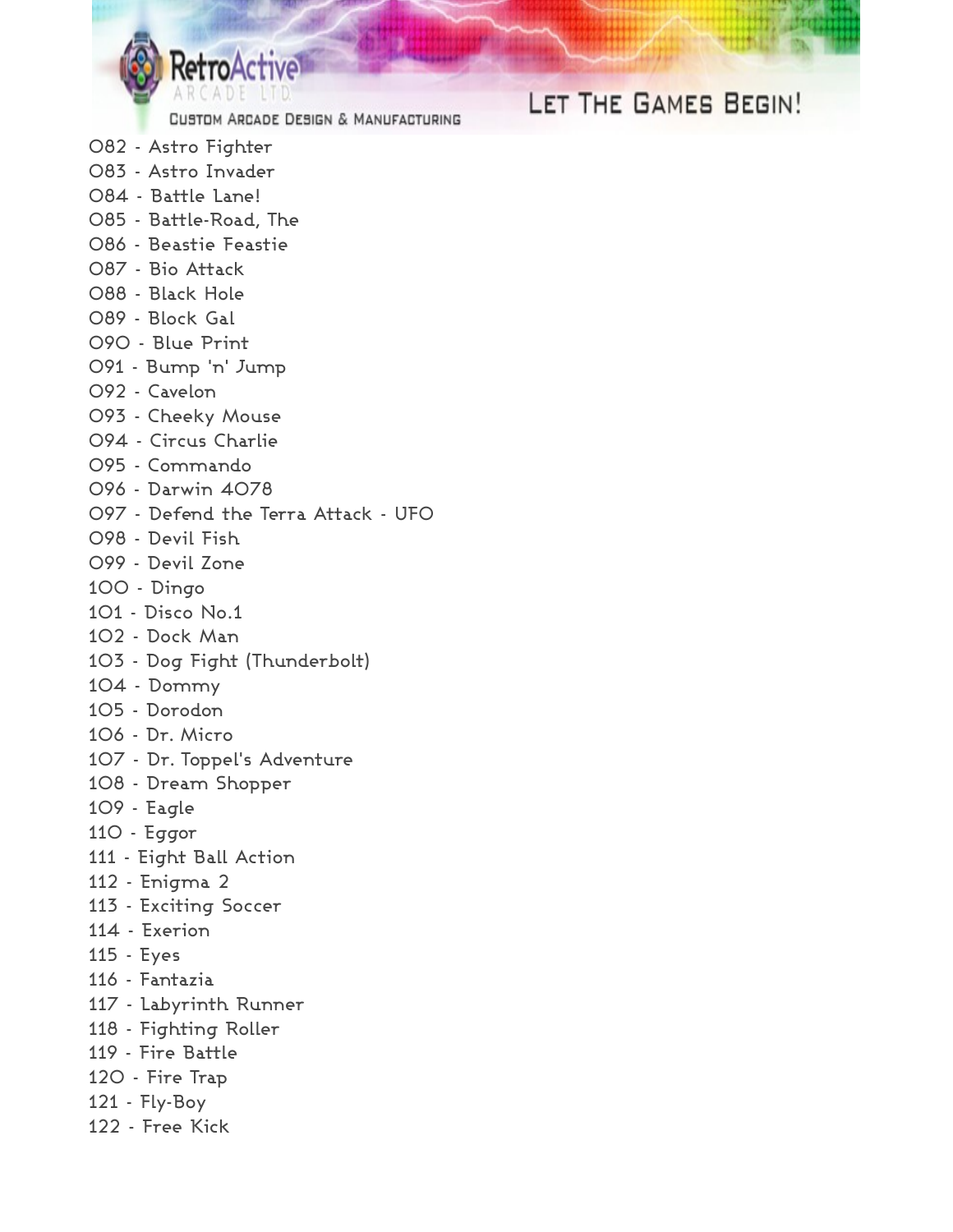

- 123 Funky Bee
- 124 Funky Fish
- 125 Funny Mouse
- 126 Future Spy
- 127 Galaxy Wars
- 128 Gardia
- 129 Ghostmuncher Galaxian
- 130 Go Go Mr. Yamaguchi
- 131 Gorkans
- 132 Grobda
- 133 Gun Dealer
- 134 Guzzler
- 135 Gyrodine
- 136 Hangly-Man
- 137 Hero in the Castle of Doom
- 138 High Way Race
- 139 Hoccer
- 140 Hopper Robo
- 141 Intrepid
- 142 Jack the Giantkiller
- 143 Joinem
- 144 Jolly Jogger
- 145 Joyman
- 146 Jump Coaster
- 147 Jungler
- 148 Crazy Rally
- 149 Kangaroo
- 150 Kaos
- 151 Kicker
- 152 Korosuke Roller
- 153 Lasso
- 154 Lock'n'Chase
- 155 Loco-Motion
- 156 Looping
- 157 Lunar Rescue
- 158 Mad Alien
- 159 VS Gong Fight
- 160 800 Fathoms
- 161 Mighty Guy
- 162 Mighty Monkey
- 163 Mikie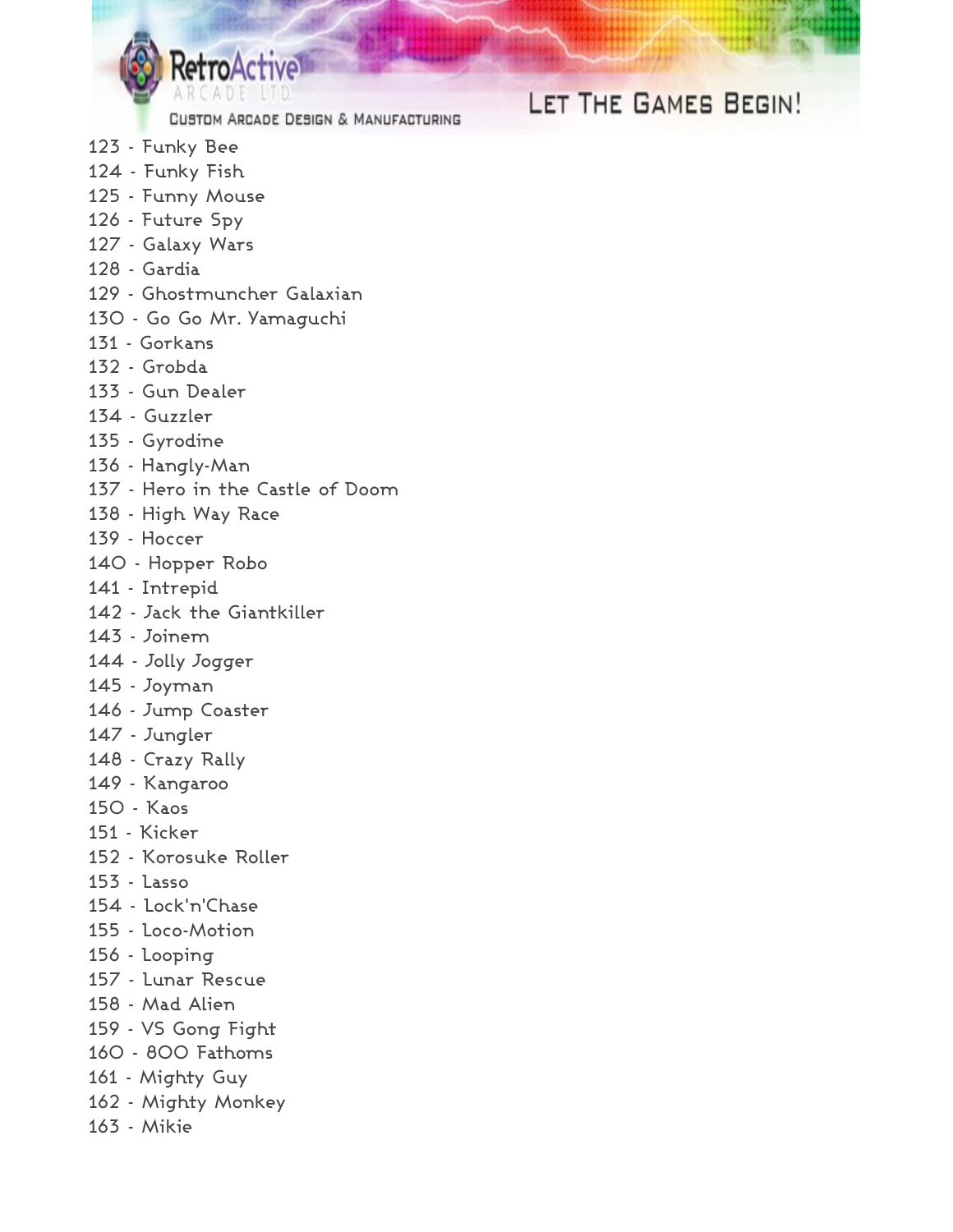CUSTOM ARCADE DESIGN & MANUFACTURING

- 164 Minky Monkey
- 165 Mission 660
- 166 Mister Viking
- 167 Money Money
- 168 Monkey Donkey
- 169 Monster Bash
- 170 Moon Alien
- 171 Moon Alien Part 2
- 172 Moonwar
- 173 Motos
- 174 Mouser
- 175 Mr. Jong
- 176 Mr. Kougar
- 177 Mr. TNT
- 178 Mysterious Stones
- 179 Naughty Boy
- 180 Naughty Mouse
- 181 Navarone
- 182 Net Wars
- 183 New Sinbad 7
- 184 Wild Western
- 185 Nibbler
- 186 Ninja Emaki
- 187 Jackal
- 188 Gomoku Narabe Renju
- 189 Nunchackun
- 190 Oli-Boo-Chu
- 191 Ozma Wars
- 192 Pandora's Palace
- 193 Strata Bowling
- 194 Percussor, The
- 195 Perestroika Girls
- 196 Performan
- 197 Phozon
- 198 Pickin'
- 199 Pinbo
- 200 Piranha
- 201 Pisces
- 202 Pit, The
- 203 Polaris
- 204 Pop Flamer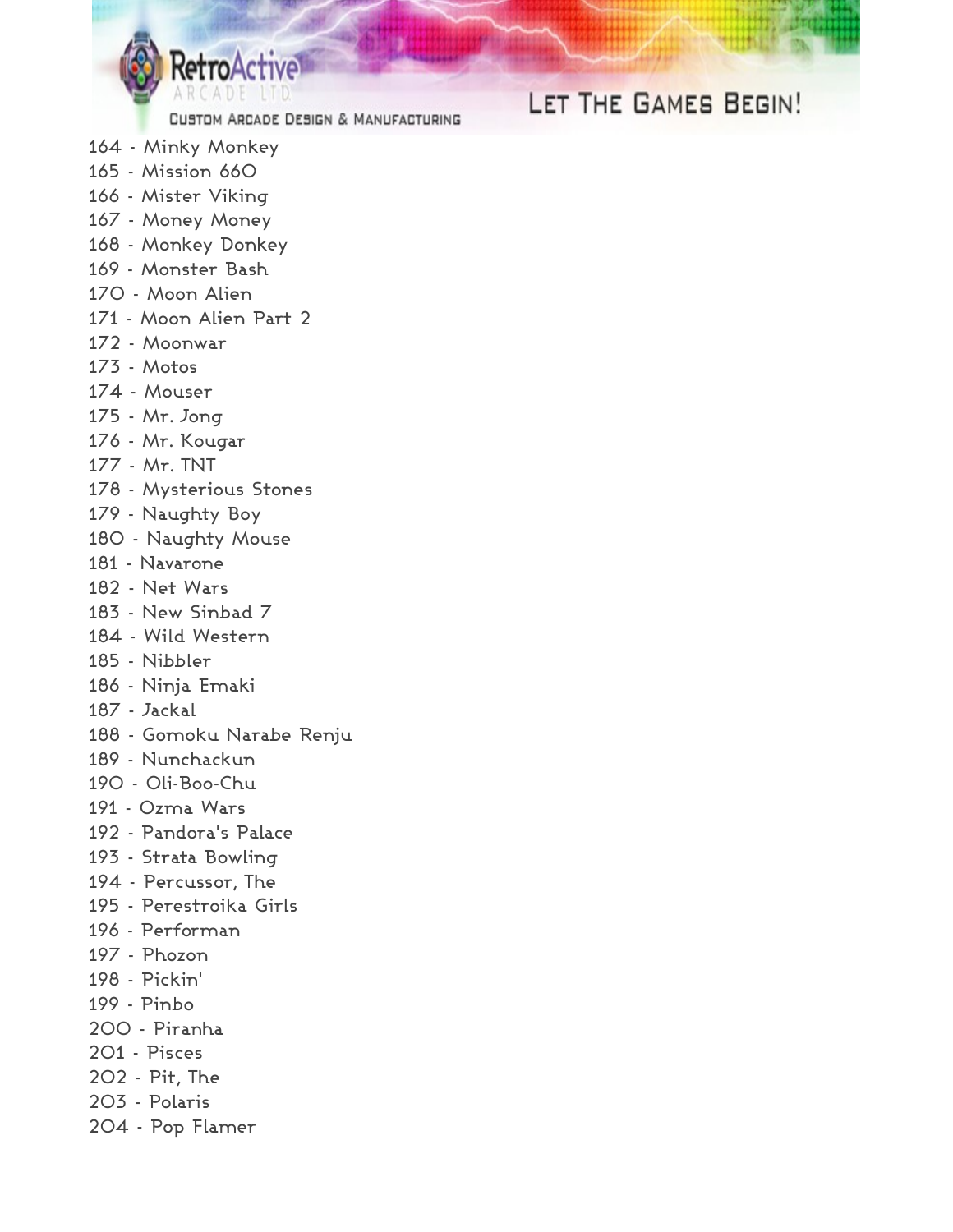

- 205 Popper
- 206 Power Surge
- 207 Pro Baseball Skill Tryout
- 208 City Bomber
- 209 Rafflesia
- 210 Regulus
- 211 Road Fighter
- 212 Roc'n Rope
- 213 Round-Up
- 214 Rug Rats
- 215 S.R.D.S.R.D. S.R.D. Mission
- 216 SWAT
- 217 Samurai Nihon-ichi
- 218 Satan of Saturn
- 219 Saturn
- 220 Bagman
- 221 Scrambled Egg
- 222 Senjyo
- 223 Shot Rider
- 224 Sindbad Mystery
- 225 Sky Base
- 226 Seicross
- 227 Space King 2
- 228 Space Firebird
- 229 Space Force
- 230 Space Pilot
- 231 Space Raider
- 232 Space Thunderbird
- 233 Speak & Rescue
- 234 Speed Ball
- 235 Springer
- 236 Star Force
- 237 Star Jacker
- 238 Stinger
- 239 Streaking
- 240 Super Bagman
- 241 Super Basketball
- 242 Super Doubles Tennis
- 243 Super Galaxians
- 244 Super Mouse
- 245 Gigas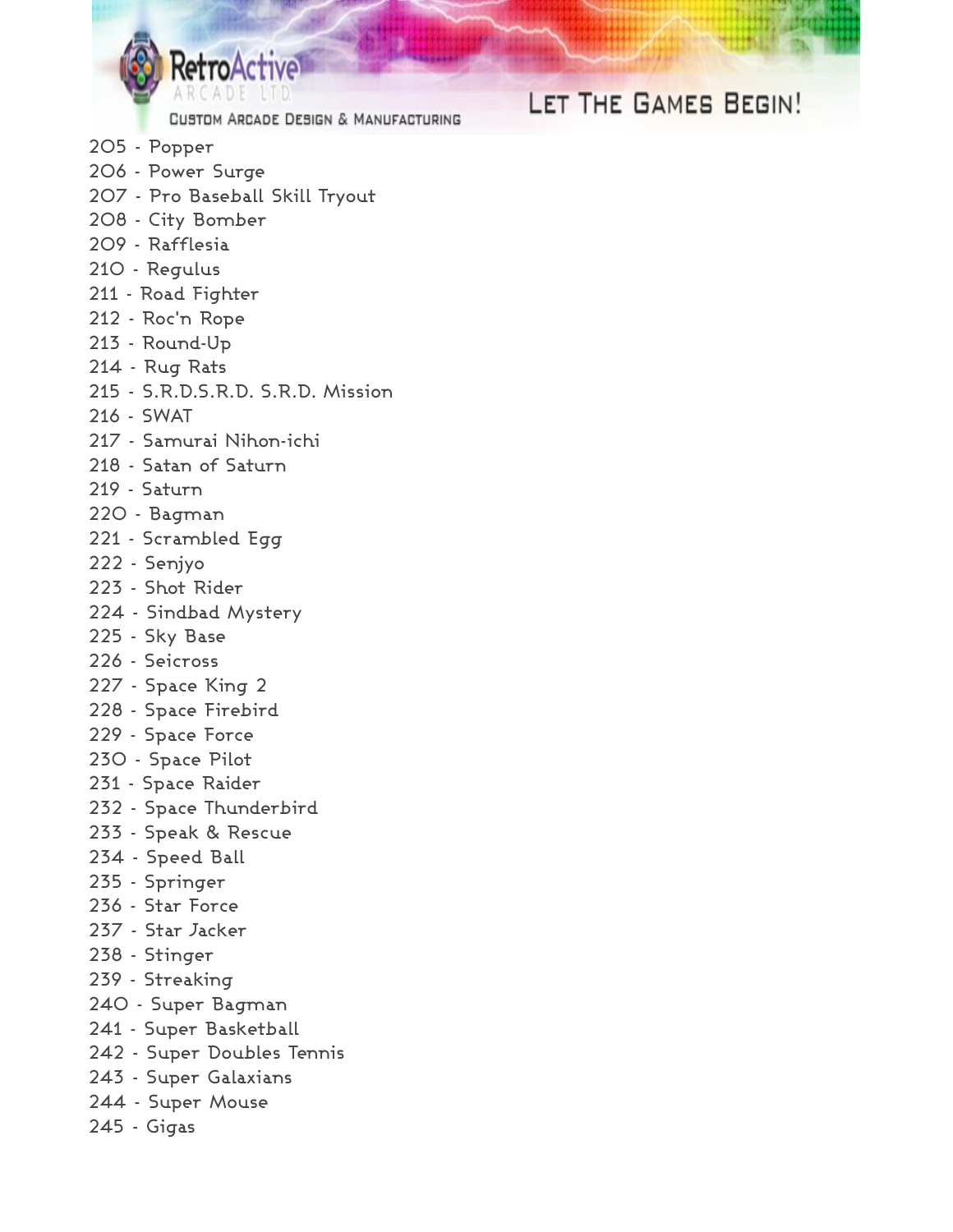CUSTOM ARCADE DESIGN & MANUFACTURING

- 246 Swarm
- 247 Syusse Oozumou
- 248 Tactician
- 249 Slither
- 250 Top Roller
- 251 Tower of Druaga
- 252 Traverse USA
- 253 Triple Punch
- 254 Turpin
- 255 Tutankham
- 256 UniWar S
- 257 Vastar
- 258 Vulgus
- 259 Wanted
- 260 Warp & Warp
- 261 Water Ski
- 262 Wiping
- 263 Wiz
- 264 Woodpecker
- 265 Yamato
- 266 Omega Fighter Special
- 267 Zig Zag
- 268 Cutie Q
- 269 Zodiack
- 270 Zzyzzyxx
- 271 Anteater
- 272 Blades of Steel
- 273 Bomb Bee
- 274 Turbo Force
- 275 Kuhga
- 276 Thundercade / Twin Formation
- 277 Devastators
- 278 Aero Fighters
- 279 Sonic Wings
- 280 Tetris(1P)
- 281 Truxton / Tatsujin
- 282 Out Zone
- 283 Lightning Fighters
- 284 Super Contra
- 285 Rally Bike
- 286 Gang Busters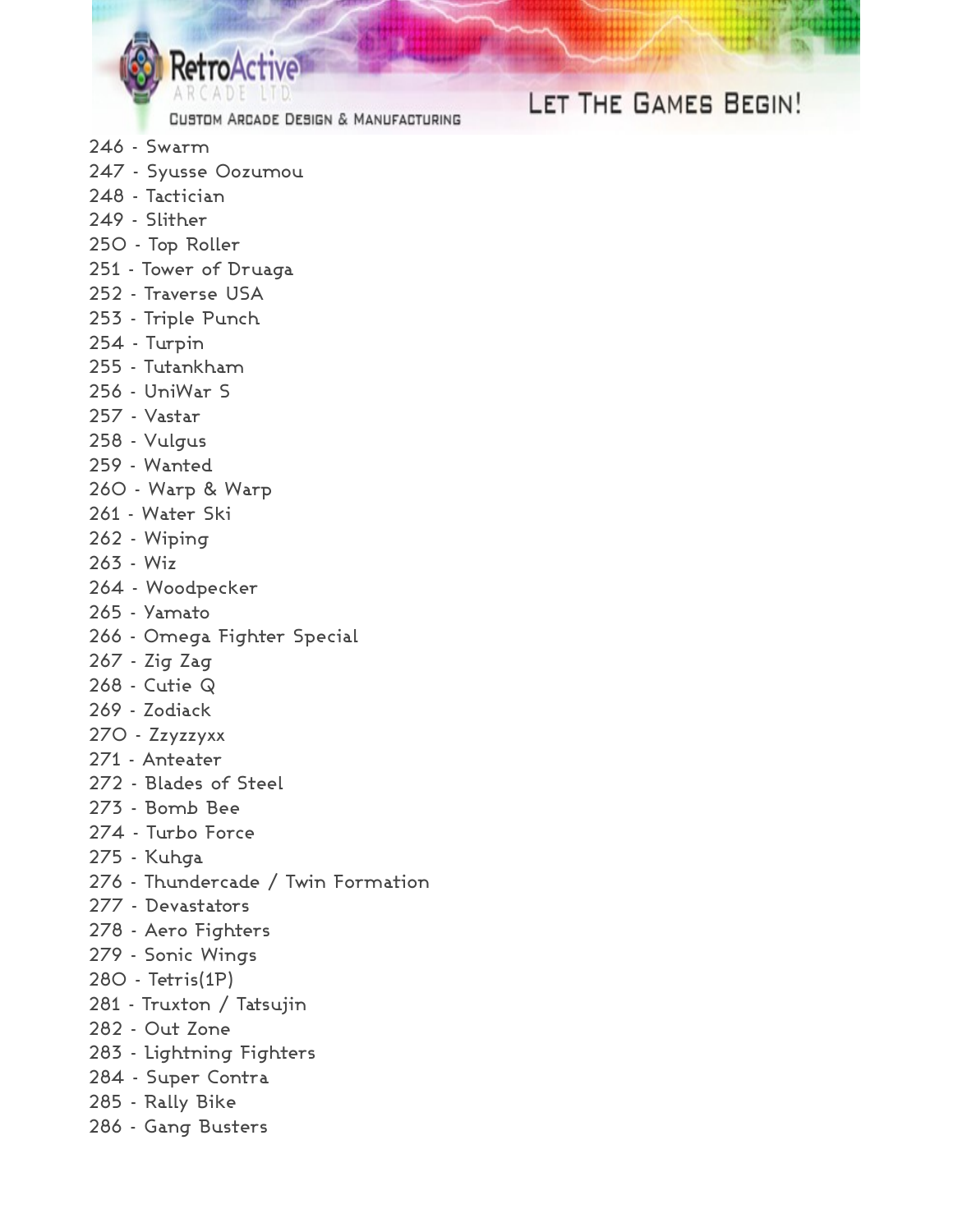

- 287 Mercs
- 288 Time Scanner
- 289 Varth Operation Thunderstorm
- 290 Argus
- 291 Image Fight
- 292 Youma Ninpou Chou
- 293 Blast Off
- 294 Galaga (fast shoot)
- 295 Truxton II / Tatsujin II
- 296 Mahou Daisakusen
- 297 Zing Zing Zip
- 298 Armed Formation
- 299 Commando
- 300 Dragon Spirit
- 301 Gemini Wing
- 302 Sky Soldiers
- 303 TNK III
- 304 Terra Cresta
- 305 Air Duel
- 306 Blazer
- 307 Heavy Barrel
- 308 Quester
- 309 Caliber 50
- 310 DownTown
- 311 Dyger
- 312 Tiger Heli
- 313 Slap Fight (Japan )
- 314 Slap Fight (English )
- 315 Ikari Warriors
- 316 Ashura Blaster
- 317 Master of Weapon
- 318 Gun & Frontier
- 319 Fighting Hawk
- 320 Twin Cobra
- 321 Flying Shark
- 322 Time Soldiers
- 323 Battlantis
- 324 The Hustler
- 325 War of Aero
- 326 Galaga '88
- 327 Assault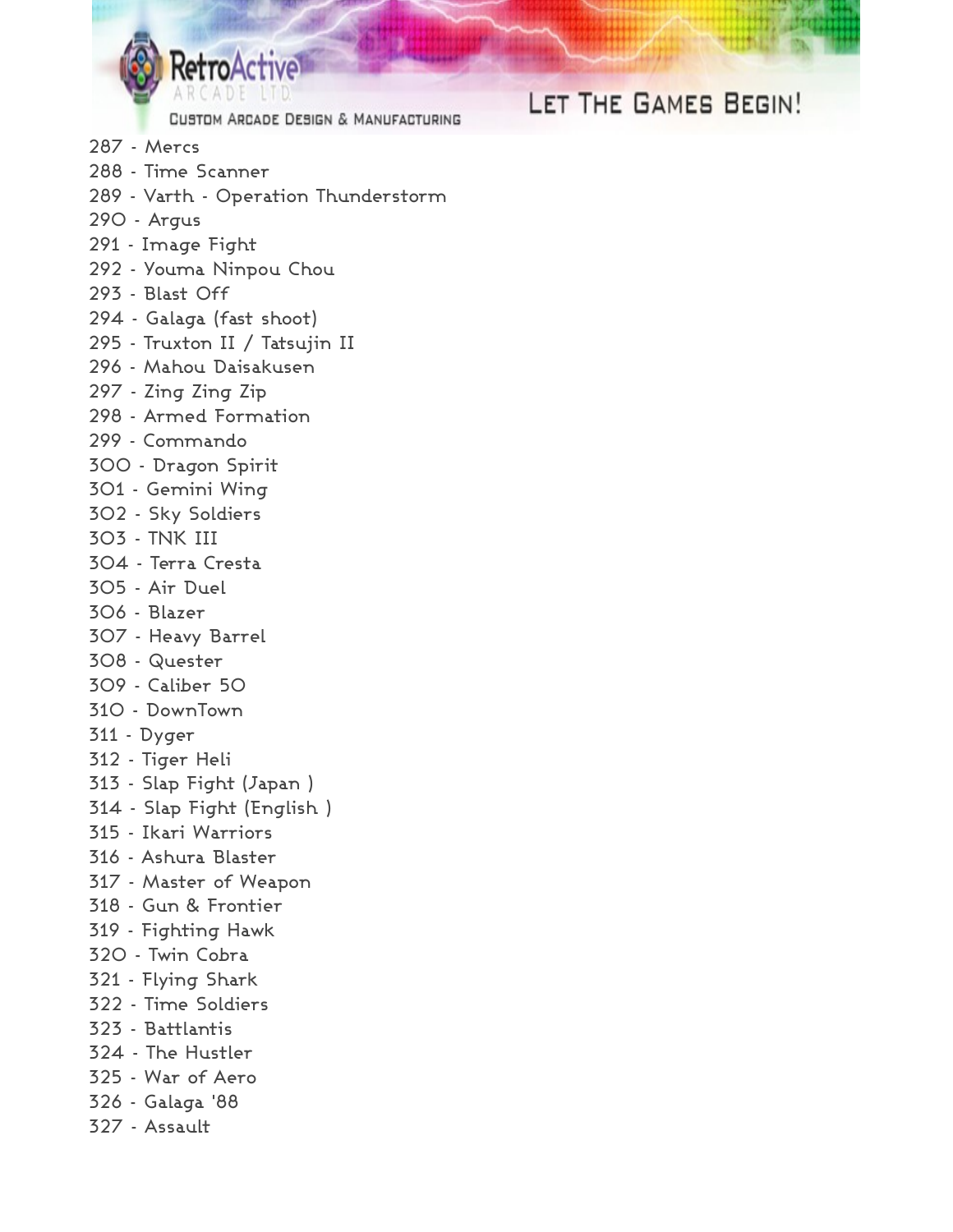CUSTOM ARCADE DESIGN & MANUFACTURING

- 328 Dragon Saber
- 329 Cosmo Gang the Video
- 330 Sky Fox
- 331 SAR Search And Rescue
- 332 Tail to Nose Great Championship
- 333 Super Formula
- 334 Final Star Force
- 335 Galaga '84
- 336 Dangar Ufo Robo
- 337 Last Duel
- 338 Mad Gear
- 339 Alley Master
- 340 Legendary Wings
- 341 Wrestle War
- 342 Block Block
- 343 Rompers
- 344 Bowl-O-Rama
- 345 Twin Eagle
- 346 Victory Road
- 347 Extermination
- 348 Plus Alpha
- 349 Bells & Whistles
- 350 Kageki
- 351 1941 Counter Attack
- 352 Alpine Ski
- 353 APB All Points Bulletin
- 354 Carnival
- 355 Electric Yo-Yo, The
- 356 fastfred
- 357 Front Line
- 358 Green Beret
- 359 Guerrilla War
- 360 Journey(1P)
- 361 Joust 2
- 362 Karate Champ
- 363 Kick
- 364 Krull
- 365 Lost Tomb (easy)
- 366 Up'n Down
- 367 Mad Planets
- 368 Mega Zone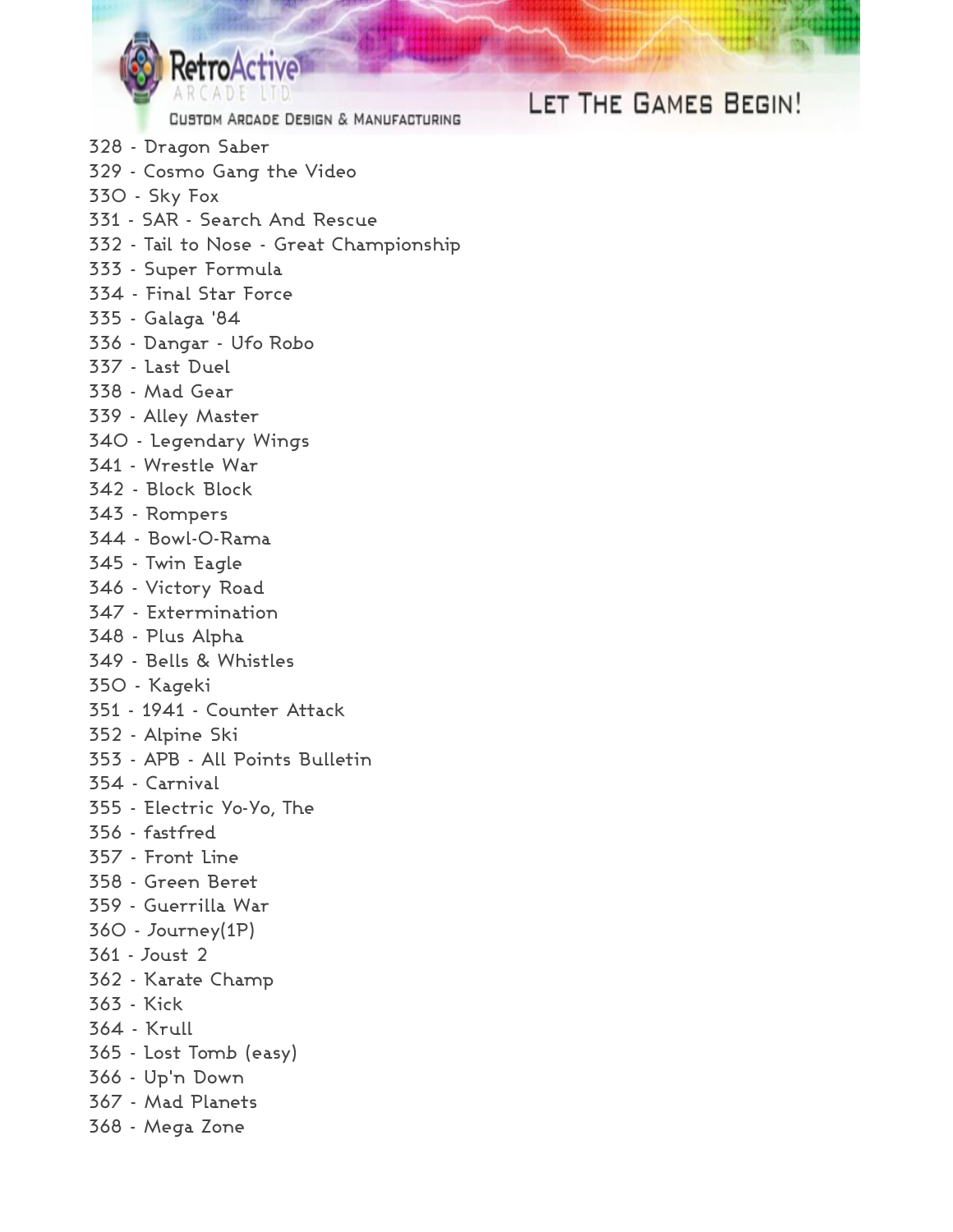CUSTOM ARCADE DESIGN & MANUFACTURING

- 369 Phoenix
- 370 Qbert
- 371 Qbert's Qubes
- 372 Qix
- 373 Qix 2
- 374 Ring King
- 375 Satan's Hollow
- 376 Sinistar
- 377 Solar Fox
- 378 Space Dungeon
- 379 Space Invaders
- 380 Speed Rumbler, The
- 381 Tac/Scan
- 382 Tag Team Wrestling
- 383 Tempest
- 384 19XX:The War Against Destiny
- 385 Time Pilot '84
- 386 Toobin'
- 387 Tournament Arkanoid
- 388 Tron
- 389 Colony 7
- 390 Play Girls 2
- 391 Play Girls
- 392 Bull Fighter
- 393 Evil Stone
- 394 Trick Trap
- 395 Arkanoid Revenge of DOH
- 396 Gorf
- 397 Arbalester
- 398 1945k III
- 399 DonPachi
- 400 DoDonPachi
- 401 Dimahoo
- 402 Fantasia
- 403 Fantasy '95
- 404 Gals Panic
- 405 New Fantasia
- 406 Super Model
- 407 Guwange
- 408 Battle Bakraid
- 409 Dangun Feveron